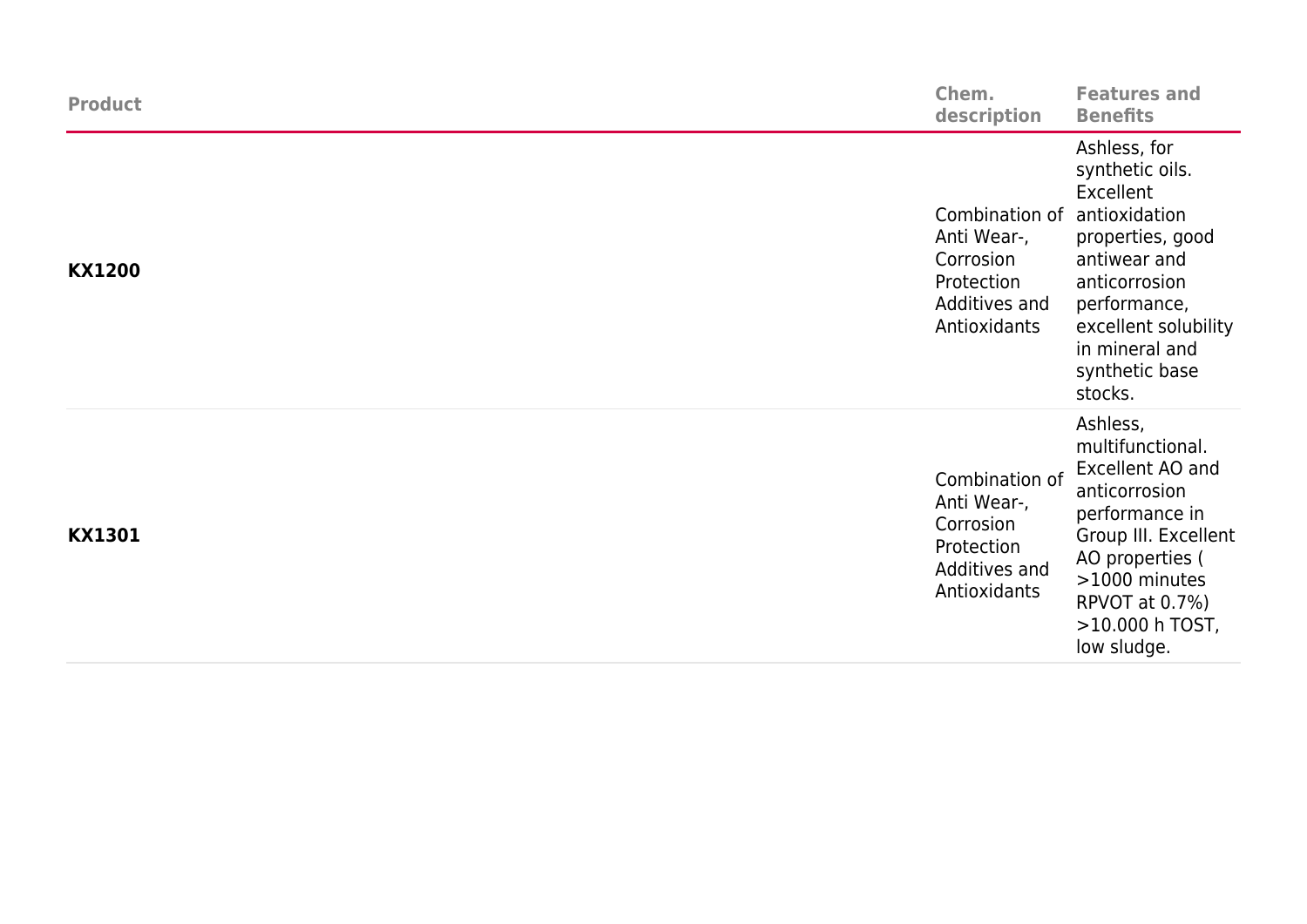| <b>Product</b>               | Chem.<br>description                                                                      | <b>Features and</b><br><b>Benefits</b>                                                                                                                                                                                                                                                                                 |
|------------------------------|-------------------------------------------------------------------------------------------|------------------------------------------------------------------------------------------------------------------------------------------------------------------------------------------------------------------------------------------------------------------------------------------------------------------------|
| <b>KX1323</b>                | Combination of<br>Anti Wear-,<br>Corrosion<br>Protection<br>Additives and<br>Antioxidants | Biodegradable<br>(EEL) gear oil<br>package. Excellent<br>AW and anti-<br>corrosion<br>performance. Good<br>antioxidation<br>properties.<br><b>Excellent solubility</b><br>in synthetic base<br>stocks.                                                                                                                 |
| NA-LUBE <sup>®</sup> BL-1208 | Antioxidants<br>and Corrosion<br><b>Inhibitors</b>                                        | Ashless, good AW<br>and anti-corrosion<br>performance.<br><b>RPVOT 1500</b><br>minutes at 0,7%.<br>Combination of Excellent solubility<br>in mineral and<br>synthetic base<br>stocks. Boost with<br>AW additive $\rightarrow$<br>compressor oil.<br>Boost with EP/AW-<br>Booster $\rightarrow$<br>industrial gear oil. |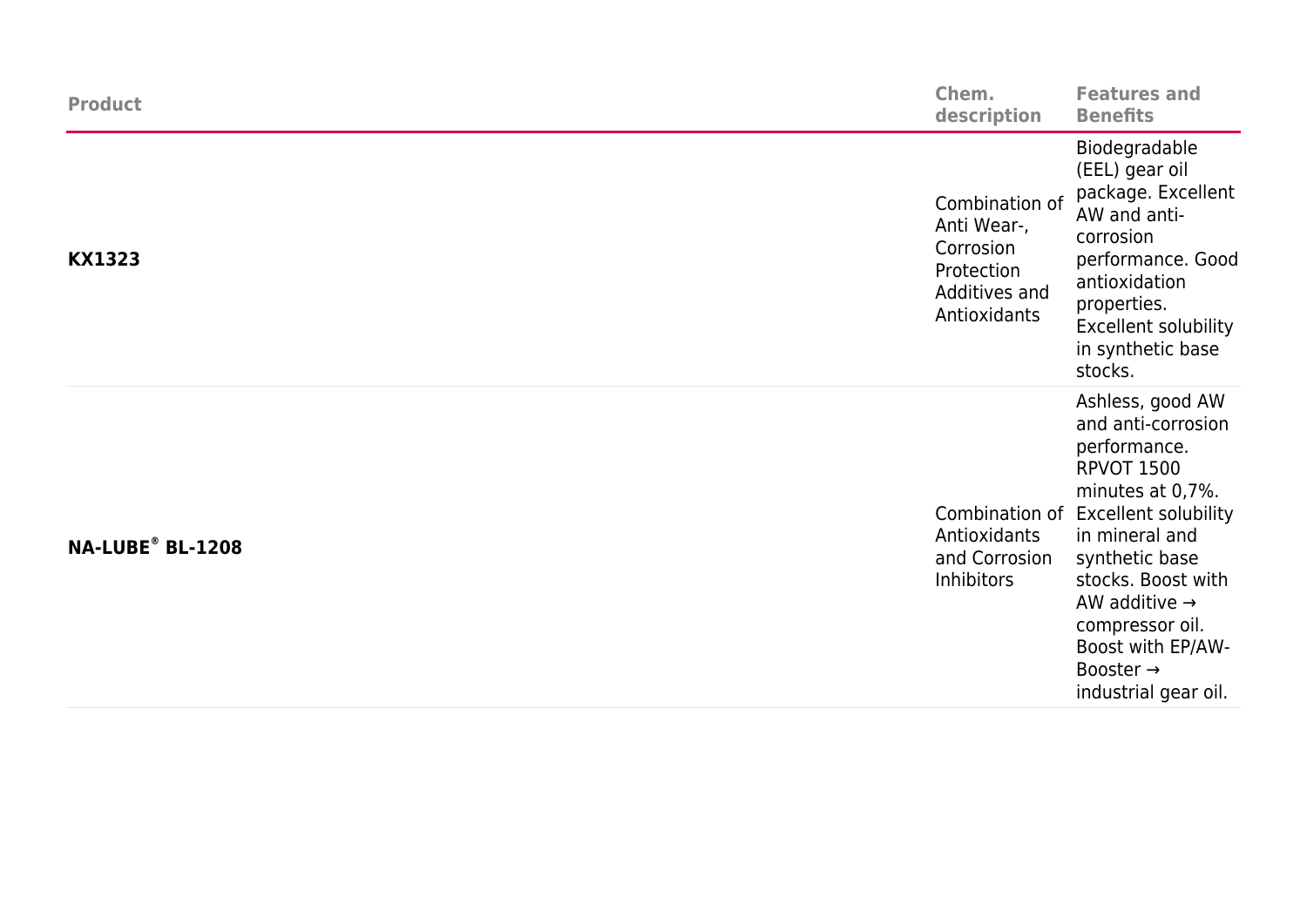| <b>Product</b>     | Chem.<br>description                                                                      | <b>Features and</b><br><b>Benefits</b>                                                                                                                                                                |
|--------------------|-------------------------------------------------------------------------------------------|-------------------------------------------------------------------------------------------------------------------------------------------------------------------------------------------------------|
| NA-LUBE® BL-1232EL | Combination of<br>Anti Wear-,<br>Corrosion<br>Protection<br>Additives and<br>Antioxidants | Ashless,<br>multifunctional.<br>Ready<br>biodegradable<br>(EEL). Good AW,<br>AO (RPVOT & dry<br>TOST) properties.<br>Good SRE-NBR<br>seal compatibility.                                              |
| NA-LUBE® BL-1300FG | Combination of<br>Anti Wear-,<br>Corrosion<br>Protection<br>Additives and<br>Antioxidants | Food grade<br>approved. Very<br>good oxidation<br>thermal and<br>hydrolytic stability.<br>Good antiwear and<br>anticorrosion<br>performance.<br>Passes the Vickers<br>Vane Pump test (V<br>$104-C$ ). |